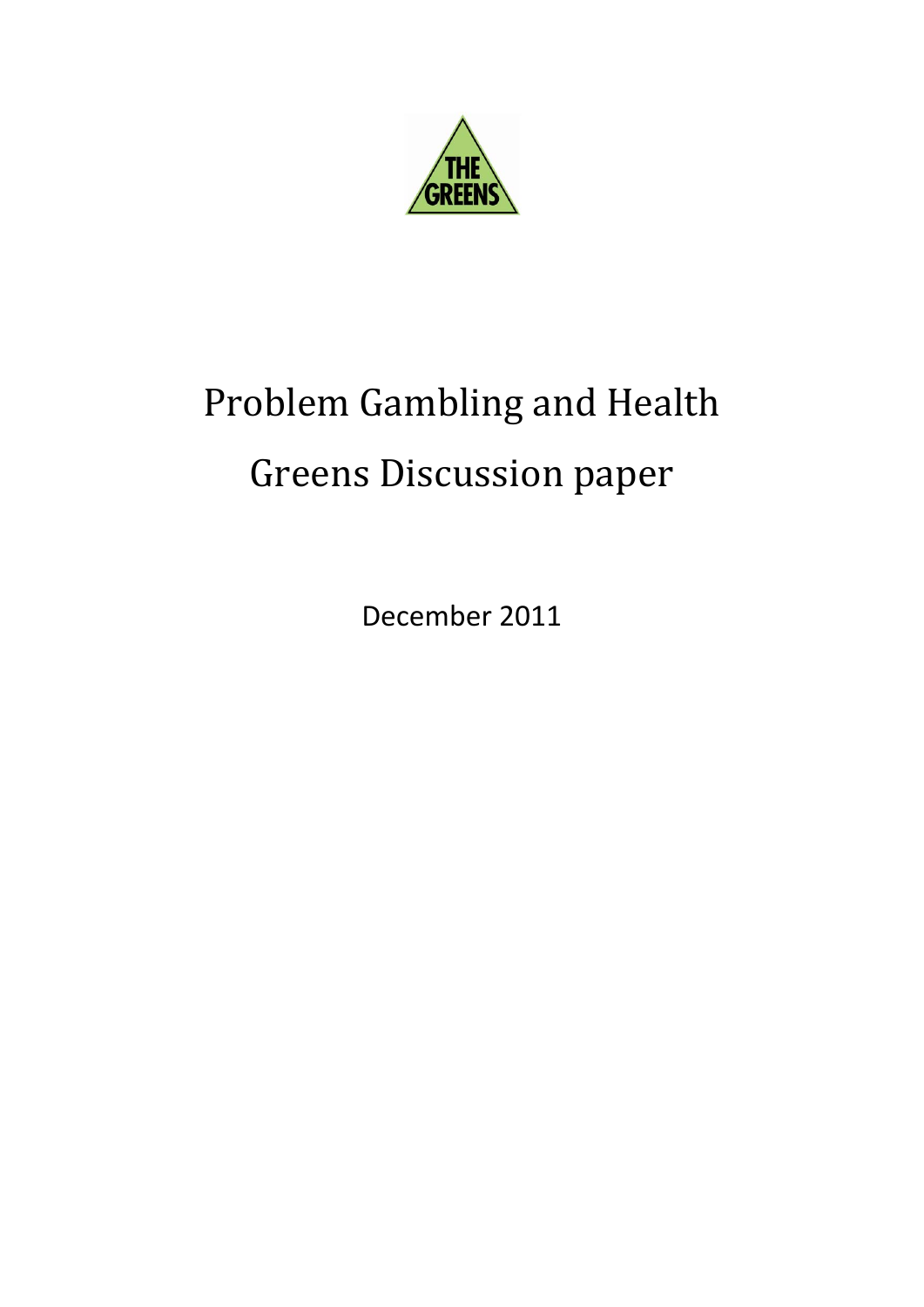

# <span id="page-1-0"></span>**Problem Gambling and Health**

## **Purpose**

This document outlines the debate around gambling reform in Australia and looks at some proposed reforms through the lens of health policy. This paper aims to present some concrete options for gambling reform as well as avenues for further investigation, In order to frame the discussion and solicit feedback on possibilities for government action. Further reforms, with a focus on public health, should complement but not supplant existing plans to further regulate poker machines and other forms of gambling.

## **Background**

Australians are the world's most prolific gamblers. We spend an impressive \$1200 per capita every year on wagers<sup>[1](#page-1-0)</sup>. Of the \$19 billion gambled by Australians every year, 60% or \$12 billion goes into electronic gaming machines (EGMs) most commonly known as 'pokies'.<sup>[2](#page-1-1)</sup> About 4% of the adult population (600,000 people) play these pokies at least weekly. There are over 200,000 poker machines in Australia, of which approximately 50% are in NSW alone<sup>[3](#page-1-2)</sup>. Despite Australia's small population, we have the 7th highest number of these machines in the world.<sup>[4](#page-1-3)</sup>

Problem gambling is most commonly defined as "difficulties in limiting time and/or money spent on gambling which leads to adverse consequences for the gambler, others or for the community."<sup>[5](#page-1-4)</sup> According to the Productivity Commission, there are up to 160,000 Australians, or 15% of the people who gamble weekly, who are problem gamblers (with a further 230,000 to 350,000 at moderate risk). <sup>[6](#page-1-5)[7](#page-1-6)</sup> These problem gamblers spend an estimated \$5 billion a year on poker machines alone. Finding this money takes a toll on the social fabric of the nation. Gambling problems are major causes of theft and bankruptcy<sup>[8](#page-1-7)</sup>, and for each problem gambler at least five other people are affected.<sup>[9](#page-1-8)</sup> Problem gamblers sacrifice the well-being of themselves and their families as they plunge into poverty and crime.<sup>[10](#page-1-9)</sup> The harm this causes the community is enormous. As money is taken out of family budgets the social costs add up, and are estimated at \$4.7b per year<sup>[11](#page-1-10)</sup>.

<sup>1</sup> Over USD\$1200 per year according to *The Economist*, reported at

<span id="page-1-1"></span>Hhttp://www.economist.com/blogs/dailychart/2011/05/gambling<br>
<sup>2</sup> Productivity Commission, *Gambling*, vol. 1, Commonwealth of Australia 2010 p. 2.<br>
<sup>3</sup> Ibid. p 6.<br>
<sup>4</sup> 1 machine per 108 people. See: Hhttp://www.theage.com.

<span id="page-1-2"></span>

<span id="page-1-3"></span>

<span id="page-1-4"></span>

<span id="page-1-5"></span>

<span id="page-1-7"></span><span id="page-1-6"></span>

 $\frac{\text{in-big-time-20111001-112vl.html}}{\text{5 Problem Gambling and Harm: Towards a National Definition}}$ <br>  $\frac{\text{6}}{\text{5}}$  Op. cit., Productivity Commission, p. 2.<br>  $\frac{\text{7}}{\text{5}}$  Ibid., p. 5.1.<br>  $\frac{\text{8}}{\text{Marshall, J and Marshall, A, Gambling and Crime in South Australia, Office of Crime Statistics and Research}$ 2003.<br><sup>9</sup> Productivity Commission 1999

<span id="page-1-8"></span>

<span id="page-1-9"></span><sup>&</sup>lt;sup>10</sup> Sakurai and Smith, *Gambling as a Motivation for the Commission of Financial Crime, Australian Institute of* Criminology 2003.<br><sup>11</sup> Op. cit., Productivity Commission, p. 48.

<span id="page-1-10"></span>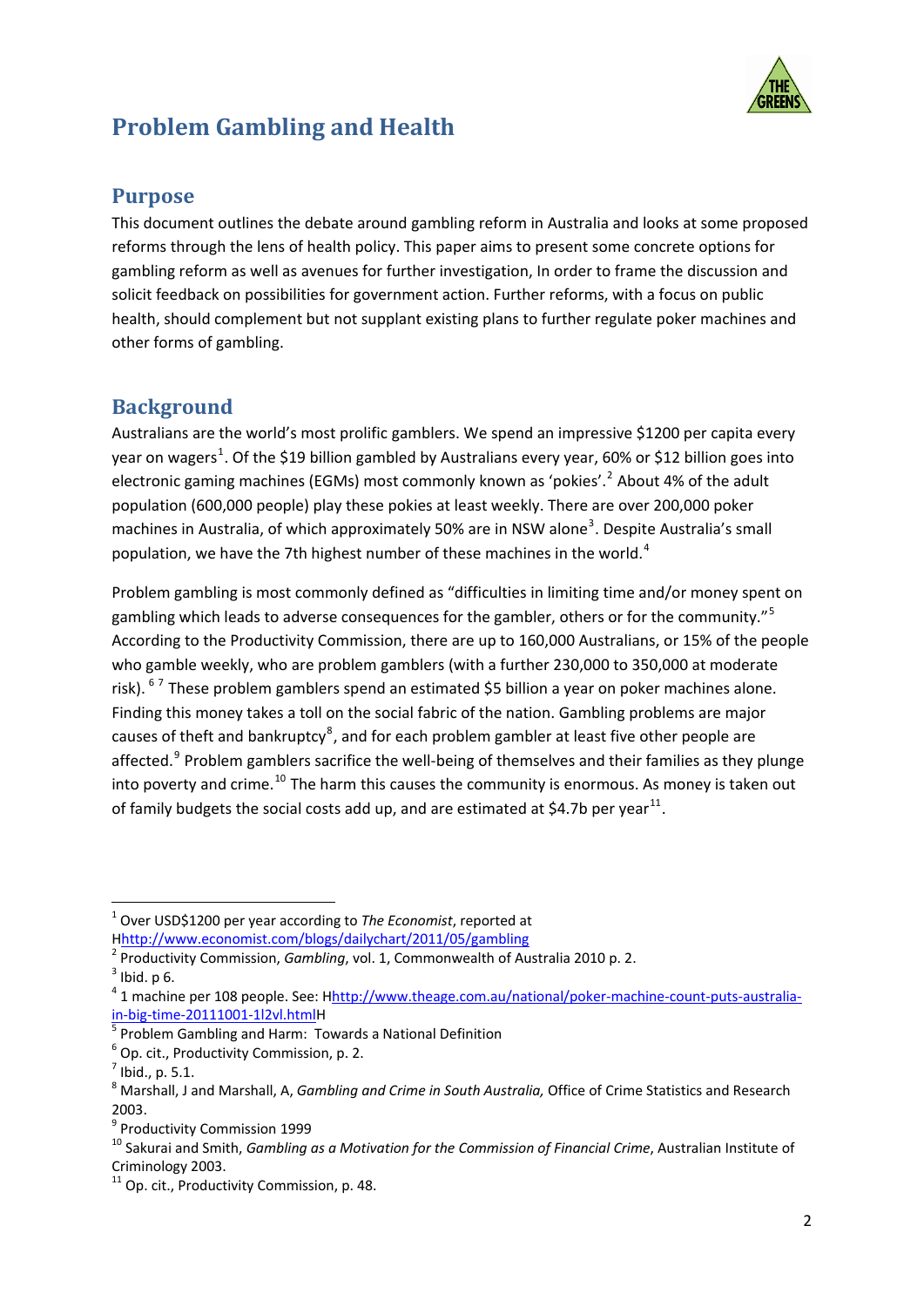

It's no coincidence that poker machines are so addictive. Hundreds of millions of dollars has been spent on poker machine design, with the express goal of making them as addictive as possible<sup>[12](#page-2-0)</sup>.

The issue of problem gambling can be approached from several directions. In many ways it is both a medical problem and public health problem. In 2011 a letter signed by leading experts from the public health community to the Prime Minister urged her to take action on poker machine reform as a health priority, likening it to "serious and immediate" public health threats such as tobacco, firearms and the road toll.<sup>[13](#page-2-1)</sup> Any serious attempt to treat gambling addiction holistically must recognise the individual medical and public health aspects of gambling policy.

From a medical point of view, problem gambling can be treated as an addiction in the literal and clinical sense. Treatments for other forms of addiction such as drug and alcohol dependence can, in some circumstances, be applied by medical practitioners to combat problem gambling. Furthermore, there is significant comorbidity with other medical conditions, especially with regards to mental health. Research shows that major depression, substance abuse, anxiety disorders and mood and personality disorders are highly correlated with gambling addiction.

There is broad agreement that gambling policy is best treated as a public health issue.<sup>[14](#page-2-2)</sup> From a public health perspective, prevention, treatment and harm minimisation are the tools to be applied at a population level. To this end, continued education is crucial. A coordinated national approach to safe gambling messages, based on the latest research and combined with data collection on outcomes, could increase the effectiveness of the campaign over the current, fragmented, state‐ based approach.

Public health demands policy built on a strong evidence base. However, in order to have good evidence‐based policy the evidence must first be gathered and research conducted. Despite the size of the industry, there are still significant gaps in the data on the prevalence of problem gambling and the most effective treatment options.

## **Minimising the harm of poker machines**

The Productivity Commission conducted a detailed examination of Australia's Gambling Industries and handed down their findings in February 2010. The Commission identified the harms caused by gambling and pokies in particular, and made a series of recommendations for reform. First and foremost, it detailed the harm caused by the gaming machines to the communities in which they are housed.

In particular, the report focussed on the intensity of the machines, defined as the expected losses per hour. In states where a \$10 maximum bet applies and the spin rate is unregulated, one could

<span id="page-2-0"></span> $^{12}$  Joint Select Committee on Gambling Reform, First Report, The design and implementation of a mandatory pre‐commitment system for electronic gaming machines, p. 35. Aristocrat spends \$120m per year – billions

<span id="page-2-1"></span>has been spent overall.<br><sup>13</sup>Hhttp://www.phaa.net.au/documents/110619PHAALetterfrompublichealthexpertsMandatoryprecommitme nt.pdf

<span id="page-2-2"></span> $\overline{14}$  Op. cit., Productivity Commission, p. 3.18.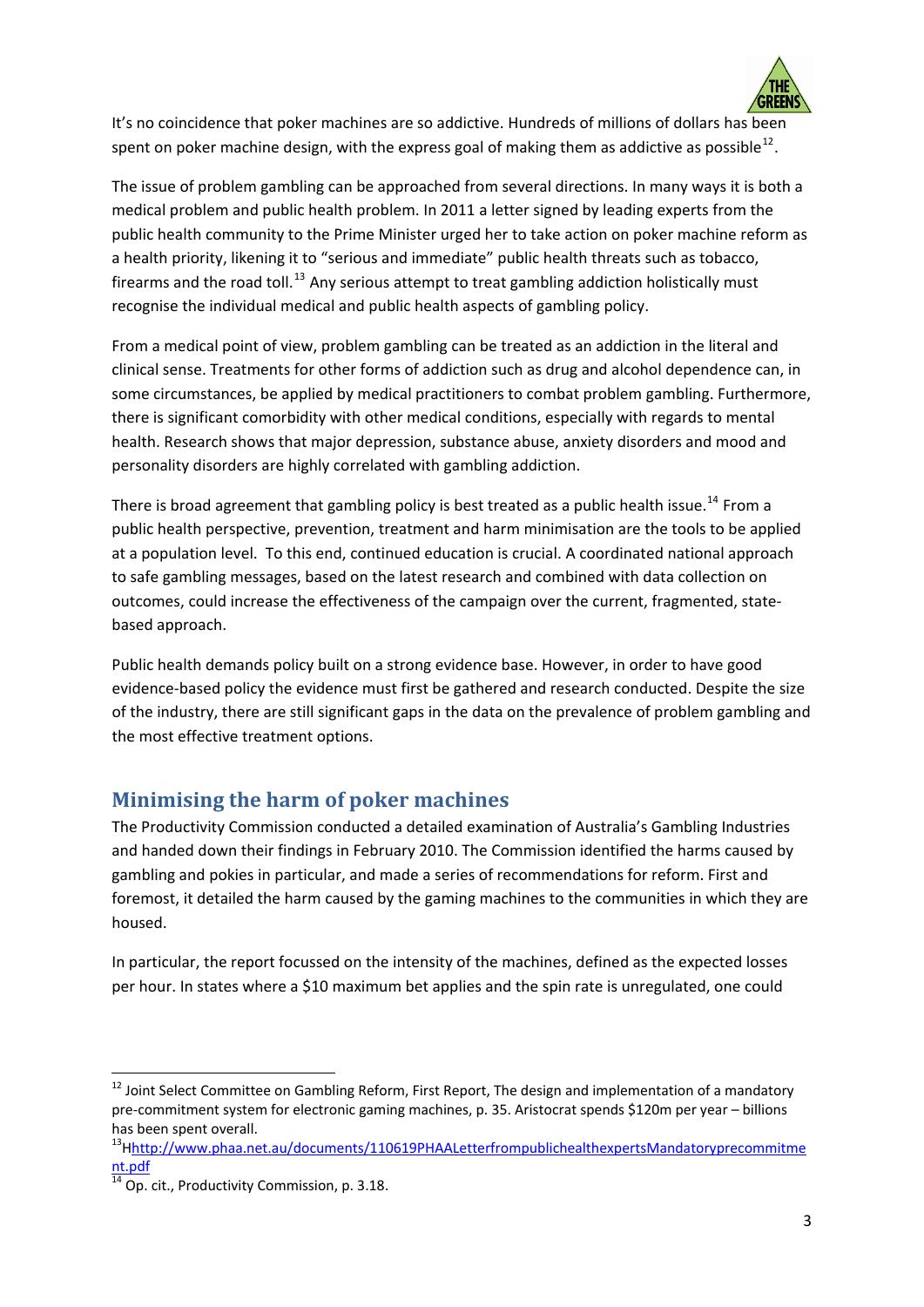

expect to lose \$1200 per hour with possible losses significantly higher.<sup>[15](#page-3-0)</sup> In some jurisdictions the losses could be even greater, such as in casinos with exemptions from state regulation.<sup>[16](#page-3-1)</sup>

As well as a maximum bet, a machine's capacity for loss is affected by its spin rate – the minimum time between button pushes – and its volatility. Two machines with the same expected return to player but differing jackpot sizes will return the same amount of money to players over the long term, but the machine with a higher jackpot would cost the player more in a typical session of a few hours. In several states, the spin rate is limited (to between 17 and 28 spins per minute) but jackpot sizes and volatility are not regulated.<sup>[17](#page-3-2)</sup>

The ability to lose such large amounts of money in a short time period exacerbates the risk to problem gamblers. Machines with this capacity for loss could be described as "high intensity" machines, to be contrasted with "low‐intensity" machines where hourly losses are limited to ranges consistent with other forms of entertainment.<sup>[18](#page-3-3)</sup> At the present time in Australia, there are no lowintensity machines where bets are restricted to ranges consistent with normal recreational play. This contrasts with other jurisdictions around the world such as New Zealand and the United Kingdom, where certain venues are restricted to machines with limits on the maximum stake and maximum prize.<sup>[19](#page-3-4)</sup> In the United States, high-intensity machines are generally limited to casinos.<sup>[20](#page-3-5)</sup>

The Productivity Commission examined several other aspects of poker machines that contribute to risky and addictive gambling. The presence of note acceptors, which are not present in South Australia, was examined along with load-up limits.<sup>[21](#page-3-6)</sup> Spin rates – the time between button presses – were also examined including recommendations from experts that they could be slowed to 5 or 6 seconds.<sup>[22](#page-3-7)</sup>

The Joint Select Committee on Gambling Reform also looked at the harm caused by electronic gaming machines and their design parameters. It noted that "high intensity machines with the possibility of large, but infrequent wins have taken the gambling experience far away from the low risk recreational activity it used to be,"<sup>[23](#page-3-8)</sup> and that

Given the high intensity at which one can play, the availability of EGMs, their ability to condition behaviour and the design features outlined to the committee, the committee supports the view that EGMs are potentially dangerous for some people. Therefore measures to protect consumers and reduce harm are a responsible course of action.<sup>[24](#page-3-9)</sup>

A harm minimisation approach would therefore suggest that there is considerable scope for an improvement to public health to be gained by further regulation of machine design and operation. Significant attention has already been devoted to the proposed reforms for mandatory

<span id="page-3-1"></span>

<span id="page-3-2"></span>

<span id="page-3-3"></span>

<span id="page-3-4"></span>

<span id="page-3-6"></span><span id="page-3-5"></span>

<span id="page-3-0"></span><sup>&</sup>lt;sup>15</sup> Op. cit., PC p. 11.7<br><sup>16</sup> In crown casino it is possible to bet \$50 per spin on certain machines.<br><sup>17</sup> Spin rates: Op. cit., Productivity Commission, p. 11.7<br><sup>18</sup> Op. Cit, Committee Report, pp. 36-37.<br><sup>19</sup> Op. cit.,

<span id="page-3-7"></span>

<span id="page-3-8"></span>

<span id="page-3-9"></span>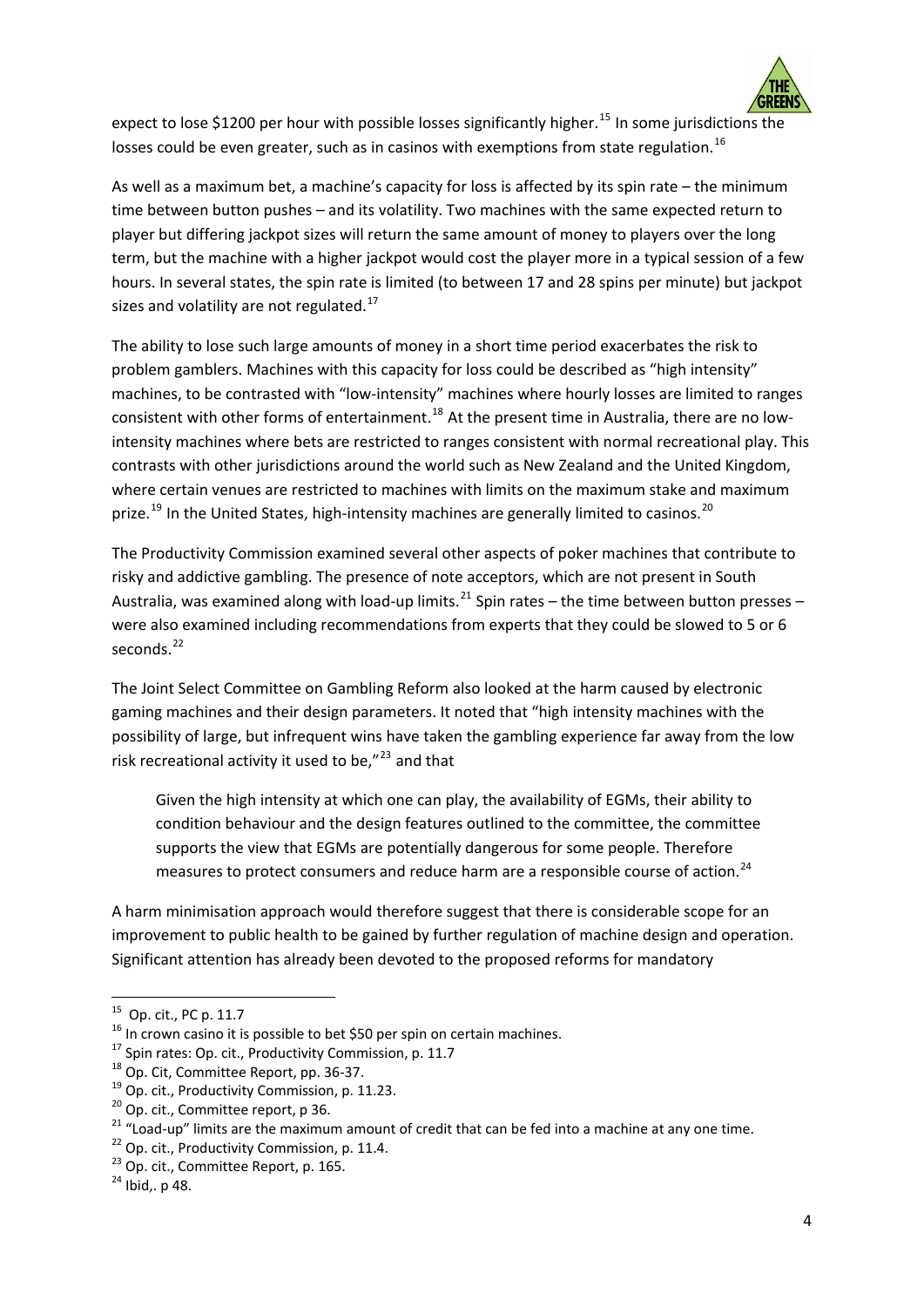

precommitment technology and the limitation of bet amounts to reduce the harm of high intensity machines.<sup>[25](#page-4-0)</sup> There is significant evidence and a general consensus among experts that such reforms would be successful in reducing the losses of problem gamblers. The simplest way to limit losses would be to place limits on the wager amount per button push and the Productivity Commission's evidence would suggest that it is problem and at-risk gamblers that would overwhelmingly be affected by this change.

The Committee's report also condemned a further element of poker machine design, which is the disguising of wins as losses.<sup>[26](#page-4-1)</sup> This feature is regulated in Queensland, Tasmania and the Northern Territory and due to its suggested potential for increasing the addictiveness of electronic gaming machines could be regulated at a national level.

#### *Suggested avenues for reform:*

- Regulating poker machines to:
	- o Restrict maximum bets to \$1 per spin
	- o Capping jackpots at \$500
	- o Limiting the load‐up at any time to \$20
- Possible further reforms:
	- o Regulating spin rates
	- o Regulating game features that disguise losses as wins

# **Medical interventions**

Problem gambling – that is to say, an addiction to gambling behaviour – has long been seen as a medical problem. "Pathological gambling" is listed in the American Psychiatric Association's Diagnostic and Statistical Manual (DSM‐IV) and is characterised by traits that will be recognised by anyone familiar with patterns of problem gambling, such as a tendency to try and fail at reducing gambling; lying to family members; chasing losses; and committing crimes to finance gambling. In the forthcoming edition of the DSM (DSM-V), gambling addiction will likely be re-classified as an addiction disorder and be placed next to other substance‐related disorders, further highlighting the medical and neurological aspects of the condition.<sup>[27](#page-4-2)</sup>

The physiological components of problem gambling are further emphasised by research on the inheritability of a tendency towards such behaviour. The genetic component has been established by several studies, such a twin study conducted at the University of Missouri which separated out environmental factors found a substantial genetic role in determining disordered gambling behaviour.[28](#page-4-3)

<span id="page-4-0"></span><sup>&</sup>lt;sup>25</sup> Large sections of the Productivity Commission and Joint Select Committee's reports are devoted to this subject.<br><sup>26</sup> Op. cit., Committee Report, pp. 44-48.

<span id="page-4-2"></span><span id="page-4-1"></span><sup>&</sup>lt;sup>27</sup> Problem Gambling Research and Treatment Centre, Guideline for Screening, Assessment and Treatment in Problem Gambling, 2011, p. 40.<br><sup>28</sup>Slutske, et al, Genetic and Environmental Influences on Disordered Gambling in Men and Women, Archives of

<span id="page-4-3"></span>General Psychiatry, 2010;67(6):624‐630. See also: Schreiber, Odlaug, Kim, & Grant, *Characteristics of Pathological Gamblers with a Problem Gambling Parent*, The American Journal on Addictions, Nov 2009.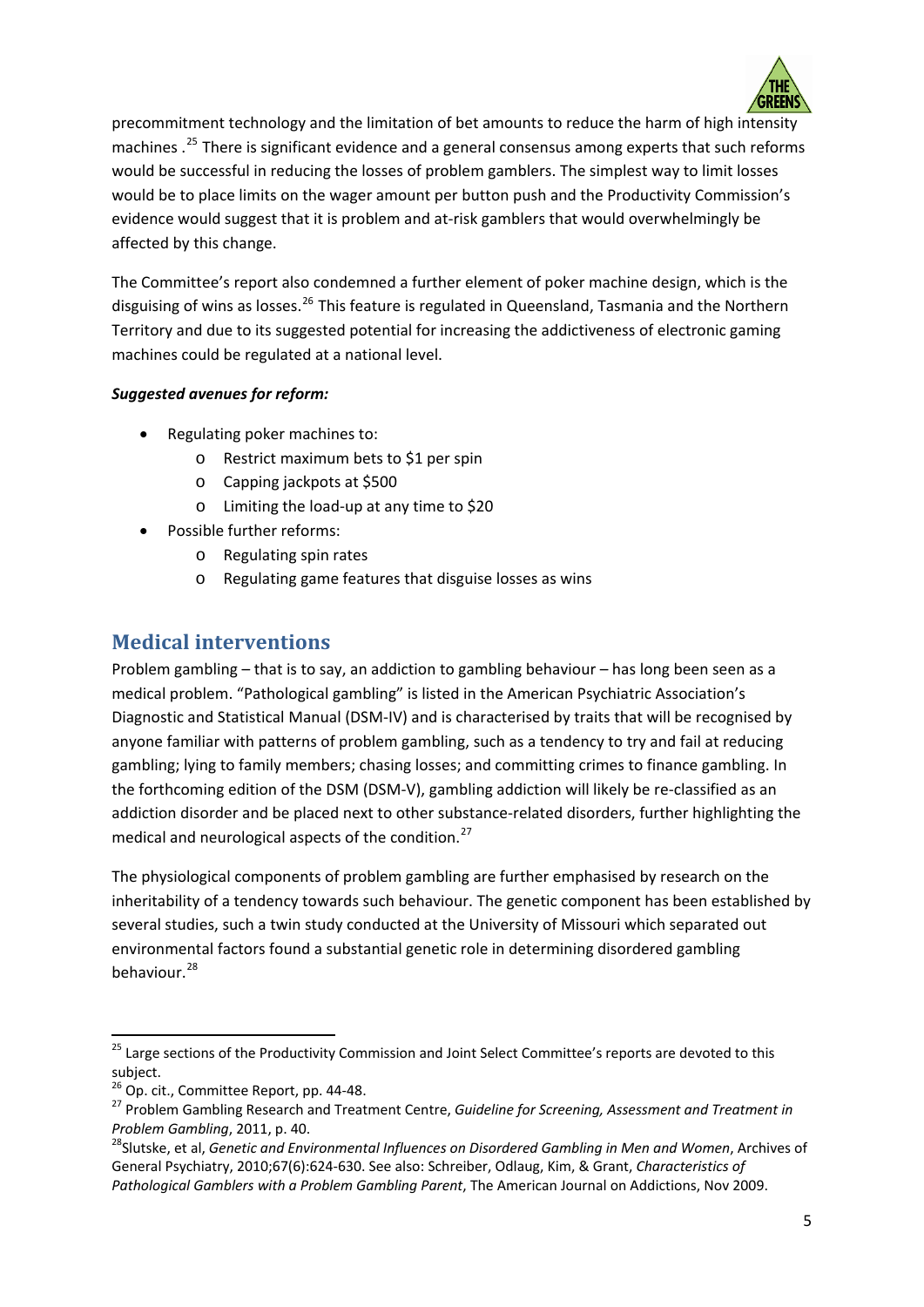

In a mental health context problem gambling is often treated as a behavioural problem or impulsecontrol disorder. Treatment includes counselling and cognitive and behavioural therapies with a psychological emphasis.

Under the medical model, problem gambling can also be treated as a subset of addiction medicine using techniques applied to those suffering from alcohol and drug dependency. Treatment may include pharmacological therapies similar to those employed in the treatment of alcohol and drug disorders.

The best avenues for treatment probably lie in a mixture of approaches. It has been suggested that some caution should be applied regarding over-reliance on a psychopathological approach to treatment. By focusing on pathological behaviour at an individual level, gamblers who are at‐risk or harmed by gambling but not yet exhibiting pathological traits could miss out on needed interventions.<sup>[29](#page-5-0)</sup>

#### **Comorbidities associated with problem gambling**

Problem gambling behaviour rarely occurs in isolation. A person struggling with gambling addiction is likely to be suffering from a range of other problems, from smoking addiction to anxiety to a greater risk of domestic violence. The Productivity Commission report noted that that people who sought help for gambling problems reported being diagnosed with anxiety problems (43%), depression (55%), alcohol problems (29%), and other drug issues (19%).  $30$ 

A 2001‐2002 survey of 43,093 U.S. households, the National Epidemiologic Survey on Alcohol and Related Conditions, found similarly high rates of other disorders among problem gamblers (table 1)<sup>[31](#page-5-2)</sup>. A meta-analysis carried out by the Problem Gambling Research and Treatment Centre found similarly high rates of comorbid psychiatric conditions (table  $2^{32}$  $2^{32}$  $2^{32}$ .

| <b>Comorbid condition</b> | <b>Correlation with</b><br>pathological gambling |
|---------------------------|--------------------------------------------------|
| Alcohol dependence        | 73.2%                                            |
| Drug use disorder         | 38.1%                                            |
| Nicotine dependence       | 60.4%                                            |
| Mood disorder             | 49.6%                                            |
| Anxiety disorder          | 41.3%                                            |
| Personality disorder      | 60.8%                                            |

**Table 1:** Incidence of Comorbid conditions amongst problem gamblers *Source: Petry et al*

| Co-morbid condition | <b>Correlation with</b><br>pathological gambling |
|---------------------|--------------------------------------------------|
| Alcohol dependence  | 28.1%                                            |

<span id="page-5-0"></span><sup>&</sup>lt;sup>29</sup> Op. cit., Productivity Commission, p. 5.3

<span id="page-5-2"></span><span id="page-5-1"></span><sup>&</sup>lt;sup>30</sup> Ibid., p. 7.4.<br><sup>31</sup> Paltry et al, "Comorbidity of DSM-IV Pathological Gambling and Other Psychiatric Disorders: Results from the National Epidemilogic Survey onb Alcohol and Related Conditions, Journal of Clinical Psychiatry 2005<br><sup>32</sup> Op. cit., PGRTC, p. 22.

<span id="page-5-3"></span>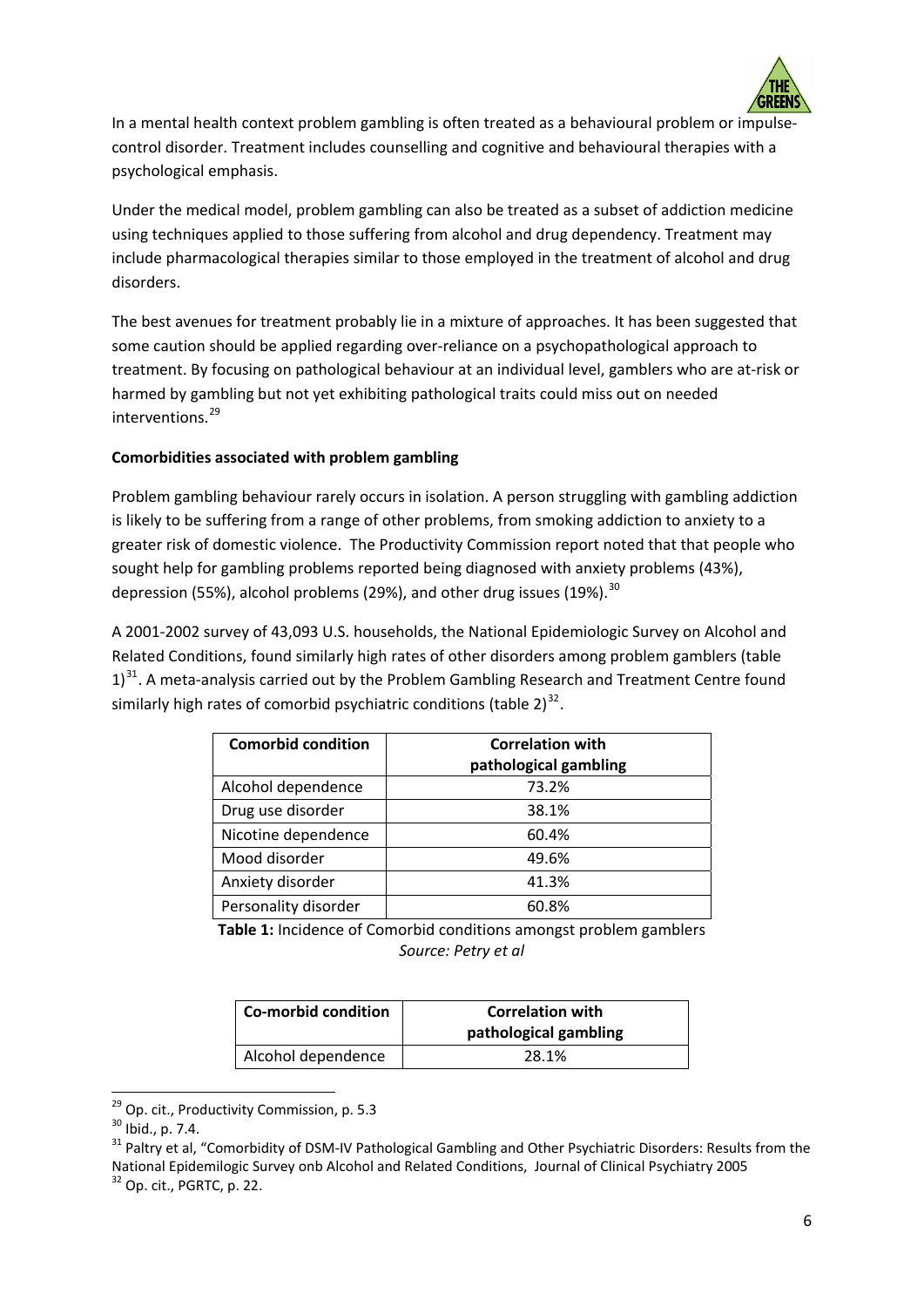

| Major depression | 23.1% |
|------------------|-------|
| Substance use    | 57.5% |
| Anxiety          | 37.4% |
| Mood disorder    | 37.9% |

**Table 2:** Meta-analysis of Comborbid conditions amongst problem gamblers *Source: PGRTC 2011*

The high prevalence of comorbid mental health issues has consequences for the detection and treatment of problem gambling in a clinical setting. These conditions suggest avenues for better detection of gambling behaviour and more appropriately tailored treatment pathways.

#### **Role of GPs in screening and diagnosis**

Research is ongoing into the most effective models for treatment of problem gambling, but in all cases a necessary first step is identifying the problem and getting the person affected in contact with treatment specialists. Relatively few problem gamblers seek treatment, with estimates ranging from 8 to 17 per cent.  $33$ 

It is therefore imperative that more problem gamblers be given the opportunity to receive treatment and that interventions occur earlier – before the affected person hits "rock bottom" and has no other options. Problem gambling does not readily lend itself to a population screening approach but given the prevalence of comorbid conditions presented above there are possibilities for targeted and opportunistic screening by health professionals.<sup>[34](#page-6-1)</sup> According to the Problem Gambling Research and Treatment Centre, "screening of people who are presenting for mental health services for problem gambling (and vice versa) is sensible. This may deliver more of the hidden non treatment-seeking problem gamblers."<sup>[35](#page-6-2)</sup>

General Practitioners are especially well placed to carry out opportunistic screening and refer patients for appropriate further treatment. The AMA recommends practitioners include gambling as part of a lifestyle risk assessment.<sup>[36](#page-6-3)</sup> However, many GPs lack the knowledge and tools to do this effectively. Other countries, such as Britain and the United States, have developed protocols for the treatment of gambling problems to aid doctors.<sup>[37](#page-6-4)</sup> As a first step, Jackson et al have suggested a oneitem screening test ("Have you ever had an issue with your gambling?") that closely tracks answers to more robust screening tools.<sup>[38](#page-6-5)</sup> They suggest that patients who present with substance abuse problems, anxiety or depressive symptoms should be screened for pathological gambling by GPs.

Because GPs are in a unique position to identify problem gamblers who may not otherwise seek treatment, it is likely to be cost‐effective to invest in developing education and tools to support this work. Recognising problem gambling's health aspects, the AMA suggests that it should be part of the medical curriculum: "Undergraduate and postgraduate medical education courses should include the recognition of problem gambling as a health issue. Medical practitioners are encouraged to

<sup>&</sup>lt;sup>33</sup> Op. cit., Productivity Commission, p. 7.3

<span id="page-6-2"></span>

<span id="page-6-5"></span><span id="page-6-4"></span><span id="page-6-3"></span>

<span id="page-6-1"></span><span id="page-6-0"></span><sup>&</sup>lt;sup>34</sup> Op. cit., PGRTC, p. 42.<br><sup>35</sup> Ibid.<br><sup>35</sup> AMA Position Statement: "Health Effects of Problem Gambling", 1999<br><sup>37</sup> Jackson, et al, "Problem gambling: what do general practitioners need to know and do about it?, MJA 2008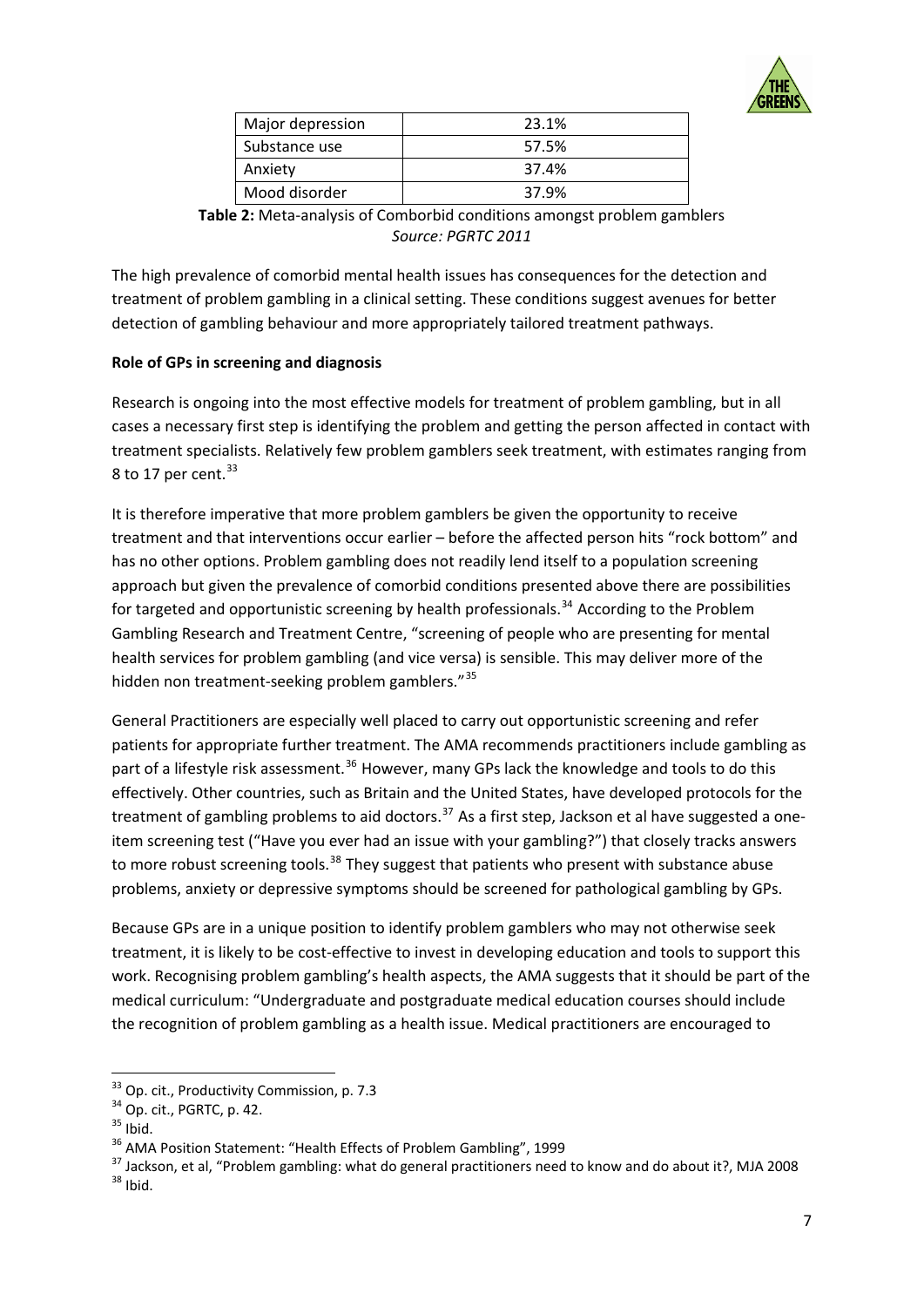

participate in continuing education related to the detection and management of the adverse health effects of problem gambling."<sup>[39](#page-7-0)</sup>

The PGRTC and others indicate that more research is needed in order to make firm recommendation on treatment and screening options.<sup>[40](#page-7-1)</sup>

#### **Pharmacotherapy and problem gambling**

There is an emerging body of evidence that gambling addiction is similar to drug addiction, not only by analogy but physiologically as well. The use of pharmacotherapy in the treatment of problem gambling has been the subject of recent research; this includes anti‐depressants such as SSRIs, mood stabilizers and opioid antagonists such as naltrexone.

Research reviewed by the Problem Gambling Research and Treatment Centre in Victoria suggests that the use of antidepressant medications is unproven as a primary treatment for gambling addiction, and that overall "antidepressants were no different to placebo in reducing gambling severity."<sup>[41](#page-7-2)</sup> The efficacy of mood stabilizers such as lithium was similarly unproven, with insufficient research to draw firm conclusions.<sup>[42](#page-7-3)</sup>

Opioid antagonists are thought to have the most promise based on research conducted so far. Although the precise mechanism is unclear, it is thought that they treat the addiction by blocking the dopamine‐driven reward pathway that gives positive feelings when gambling and is responsible for feelings of craving.<sup>[43](#page-7-4)</sup>

In Australia, naltrexone is already an approved therapy for substance abuse, particularly for alcohol and opioid dependence.<sup>[44](#page-7-5)</sup> Its effectiveness in treating gambling addiction has been the subject of several studies. A recent report for the Independent Gambling Authority of South Australia examined the evidence for naltrexone and reported that "Preliminary findings suggest naltrexone is tolerable, acceptable and feasible, and can be expected to provide limited clinical benefit to a small number of patients."[45](#page-7-6)

This conclusion is based on new research and several past studies. Two early trials conducted in 1998, one in Canada by Crockford and el‐Guebaly, and another by SW Kim in the USA, found a significant decrease in gambling urge by those taking naltrexone. These small experiments were followed by a larger trial in 2001 by Kim, Grant, Adson and Shin in which 83 patients participated in a randomised, double‐blind placebo controlled trial. Patients took doses ranging from 25mg to 250mg for three months. In the end, based on data from 45 patients remaining at the end of the trial, the

<span id="page-7-6"></span><span id="page-7-5"></span>Hhttp://www.australianprescriber.com/magazine/22/2/43/7/new-drugs-207/naltrexone%20hydrochlorideH<br><sup>45</sup> Flinders Human Behaviour & Health Research Unit, Naltrexone Feasibility, Acceptability and Preliminary Effectiveness Study, March 2010

<span id="page-7-2"></span>

<span id="page-7-4"></span><span id="page-7-3"></span>

<span id="page-7-1"></span><span id="page-7-0"></span><sup>&</sup>lt;sup>39</sup> Op. cit., AMA, p. 2.<br><sup>40</sup> Op. cit., PGRTC, p 57.<br><sup>41</sup> Ibid., p. 81.<br><sup>42</sup> Ibid., p. 82.<br><sup>43</sup> Fave Forbes, *Naltrexone Feasibility, Acceptability and Preliminary Effectiveness Study, Independent Gambling* Authority, Adelaide, 2010, p. 7, viewed 12 December 2011, Hhttp://www.iga.sa.gov.au/pdf/iga/IGA‐ Naltrexone‐20010623.pdfH 44'Naltrexone hydrochloride', *Australian Prescriber*, vol. 22, 1999, <sup>43</sup>‐7, viewed <sup>12</sup> December 2011,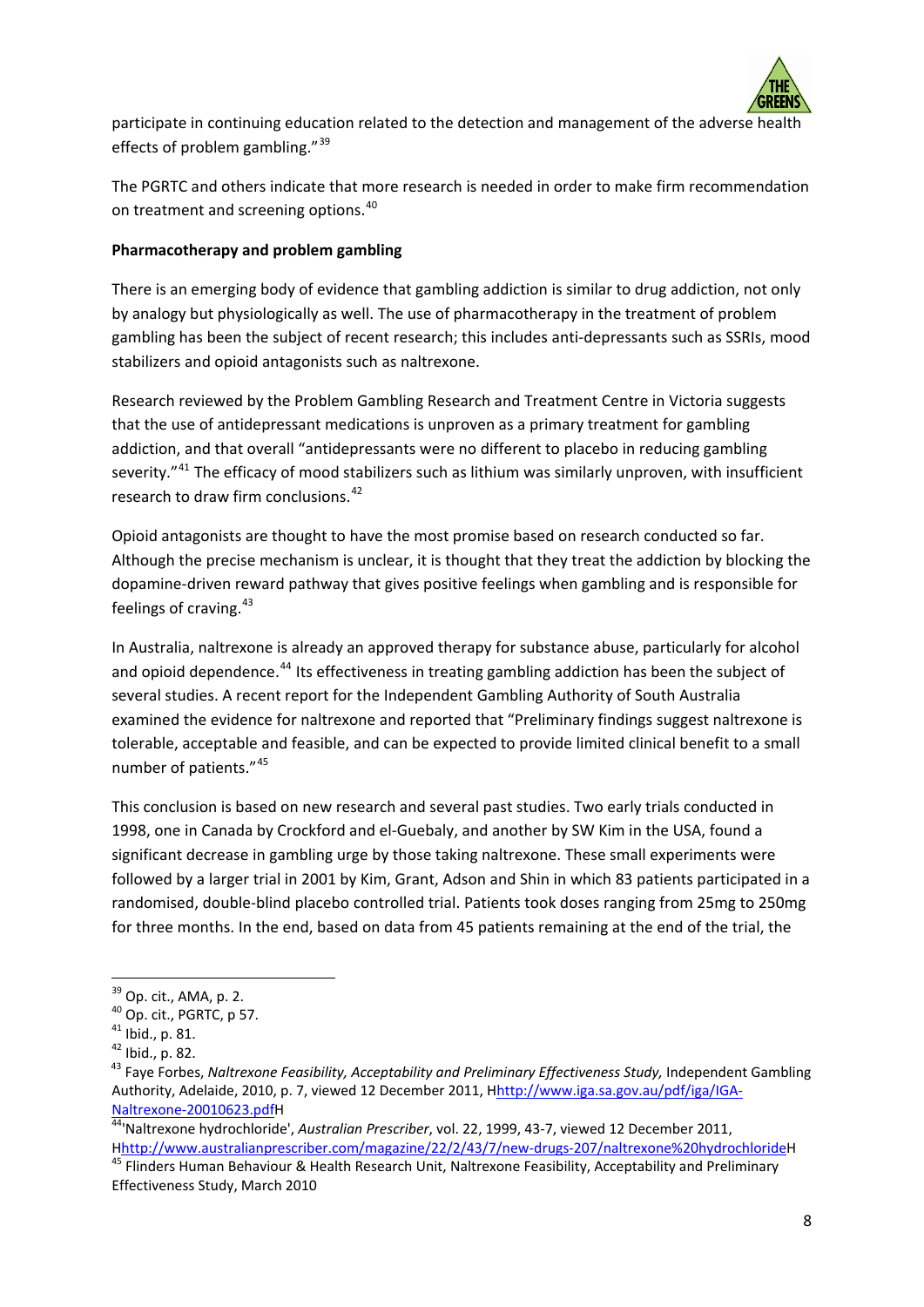

authors concluded that 75% of subjects taking naltrexone were "much or very much improved" on both the patient-rated and clinician-related scales, compared with only 24% of those on placebo.

A small trial involving 11 patients was conducted by Flinders University in 2010. This study concluded that "the majority of people benefited from being involved in the study" and reported reduction in the gambling urge.  $46$ 

#### **Need for further trials**

Based upon the results of those trials conducted so far, the literature indicate a clinically significant reduction in gambling behaviour is likely in some patients taking naltrexone. More research and larger trials are necessary to establish this with certainty.

In its response to the naltrexone feasibility study conducted by Flinders University for the Independent Gambling Authority in South Australia, the Authority wrote:

The Authority is of the view that there is scope for investigation of pharmacotherapy, including the use of Naltrexone Hydrochloride, to complement mainstream approaches to problem gambling. The next stage would be to conduct larger‐scale, multi‐site, controlled clinical trials to inform an evidence-based treatment approach.<sup>[47](#page-8-1)</sup>

The Problem Gambling Research and Treatment Centre also concluded that there is need for a trial and recommended further research into the efficacy of naltrexone compared to other pharmacological interventions, and comparing the outcomes of pharmacological interventions with with no intervention and with psychological interventions.<sup>[48](#page-8-2)</sup>

#### **Government subsidies for pharmaceutical treatment**

Naltrexone is listed on the Pharmaceutical Benefits Scheme, but is not yet approved for the treatment of gambling addiction. If a trial can establish the effectiveness of naltrexone for this indication, then a listing on the PBS schedule could be accompanied by a GP education program or an approval‐required listing for use by medical practitioners with expertise in addiction therapy.

#### *Suggested avenues for reform:*

- GPs and other health practitioners have a vital role to play in helping problem gamblers. Many problem gamblers present to medical practitioners with other health issues highly correlated with problem gambling, including depression, alcohol drug and alcohol dependence, and other mental health issues
	- o Funds to educate GPs in recognising problem gambling and associated conditions, with a focus on screening, identification and treatment options.
	- o A trial into the use of Naltrexone as a treatment for gambling addiction, with a view to establishing cost‐effectiveness for inclusion on the PBS for treatment of this condition.

<span id="page-8-0"></span><sup>&</sup>lt;sup>46</sup> Op. cit., Forbes, p. 28.<br><sup>47</sup> Ibid., p. 3.<br><sup>48</sup> Op. cit., PGRTC, p. 84.

<span id="page-8-1"></span>

<span id="page-8-2"></span>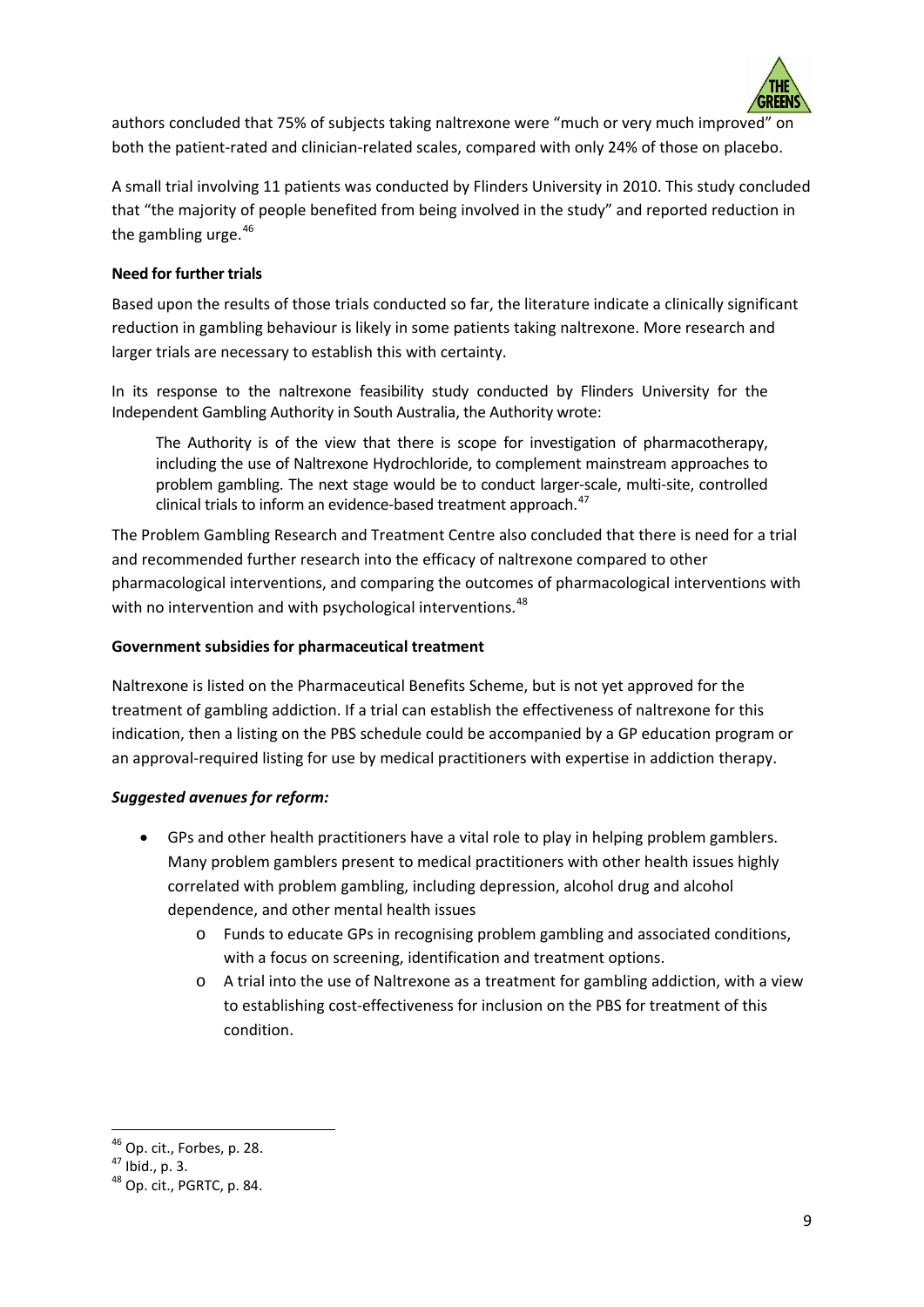

# **Other public health concerns**

There are many reasons why problem gambling can be classified as a public health problem. Risky behaviours that have consequences for individuals and the community such as smoking, unhealthy lifestyles that lead to chronic disease, and road safety have been successfully ameliorated with a public health approach that applies community‐wide education and evidence‐based policy. Problem gambling behaviour is both socially adverse and (largely) preventable at a population level, and is thus a natural candidate for a public health approach.

The tools available to public health specialists and policymakers include social marketing campaigns to alter behaviour, regulation and legal sanctions, providing factual information and engaging with communities to find strategies to limit the harm.<sup>[49](#page-9-0)</sup>

#### **Evidence base**

A robust public health approach requires a solid evidence base. While much good work has been done on the prevalence and treatment of problem gambling in Australia, it is a common refrain amongst experts in the area that there is a dearth of solid research and a lamentable fragmentation of efforts between the states and territories. The Productivity Commission recognised this and recommended a more national approach to gambling policy.<sup>[50](#page-9-1)</sup> The Joint Select Committee on gambling reform was more explicit in calling for research at a national level, making the following recommendation:

The committee recommends that a national, accountable and fully independent research institute on gambling be established to: drive and coordinate national research efforts, monitor the effectiveness of policies to reduce harms from problem gambling and build an evidence base sufficient to better inform future policy development.<sup>[51](#page-9-2)</sup>

#### **Social Marketing to complement medical interventions based on co‐morbidity**

Throughout Australia there have been many campaigns to warn people of the dangers of problem gambling and encourage them to seek help. Messages used include:

- Think of what you're really gambling with.
- ‐ Stay in control. Leave before you lose it.
- ‐ 'It's ok, I'm due for a win.' Don't bet on it!
- ‐ If you've got a problem paying your rent, you've got a problem all right.
- ‐ Don't wait till you hit rock bottom.
- In the end, the machines will win.
- The kids can have cereal for tea, they'll be ok Wanna bet?<sup>[52](#page-9-3) [53](#page-9-4)</sup>

The common theme with all these messages is the focus on the consequences of problem gambling, such as the resulting financial hardship and the effect on the lives of loved ones. There is relatively little focus on the underlying causes of problem gambling behaviour. The high correlation with other

<span id="page-9-0"></span><sup>&</sup>lt;sup>49</sup> Op. cit., Productivity Commission, p. 3.19.

<span id="page-9-2"></span>

<span id="page-9-1"></span><sup>&</sup>lt;sup>50</sup> Ibid., p. 3.9.<br><sup>51</sup> Op. cit., Committee Report, p. 92.<br><sup>52</sup> Op. cit., Productivity Commission, pp 8.1-8.14.<br><sup>53</sup> www.problemgambling.vic.gov.au

<span id="page-9-4"></span><span id="page-9-3"></span>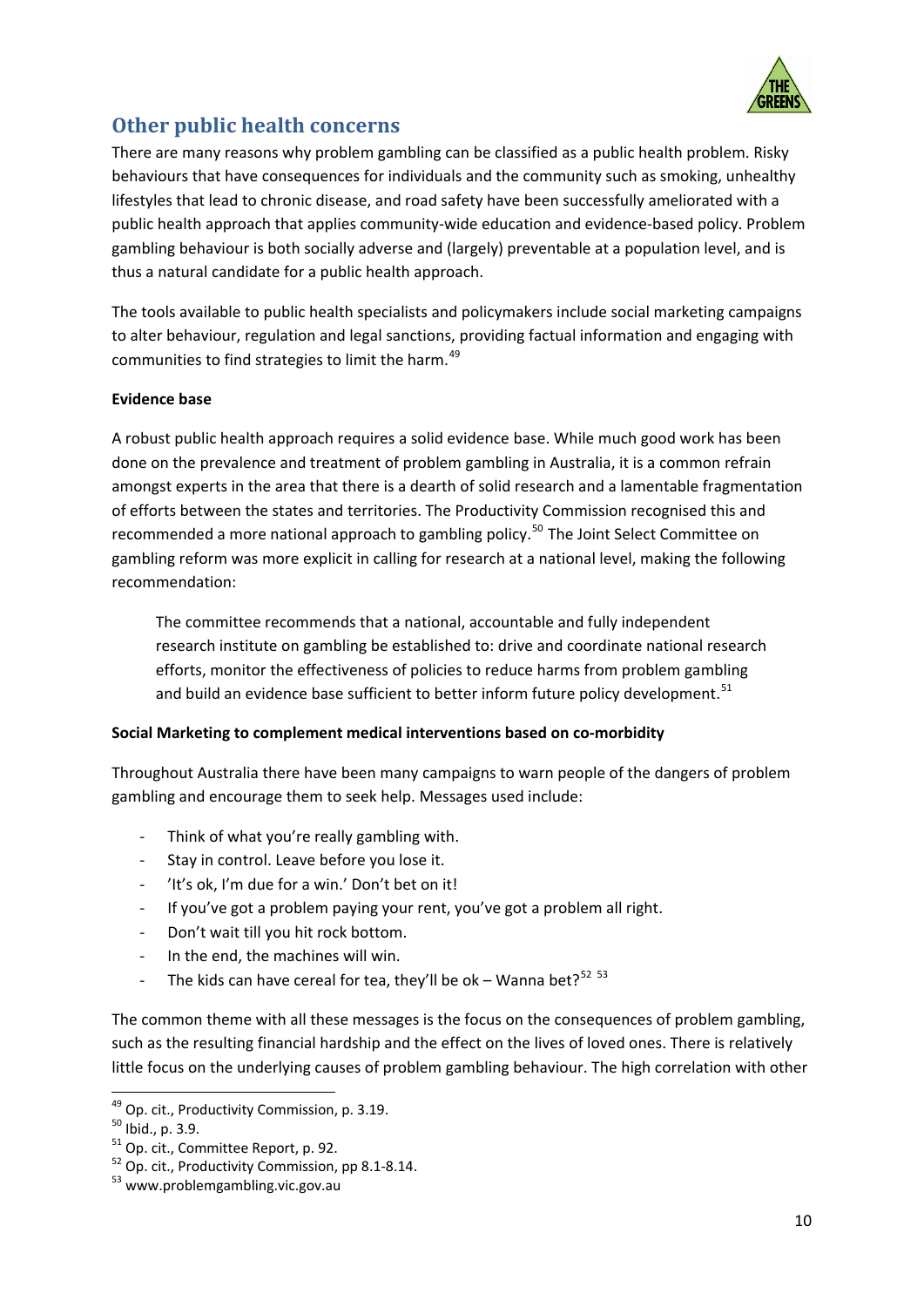

mental health problems suggests that problem gambling may often be a reaction to, rather than cause of, other problems. This suggests the possibility of a different direction in social marketing campaigns that may yet to be explored – instead of "think of what you're gambling with", "think of *why* you are gambling."

#### *Suggested avenues for reform:*

- The establishment of a National Gambling Research Centre to shore up the evidence base for future reform
- A shift in social marketing strategies at a population level to focus on the underlying causes of problem gambling (e.g. lifestyle and addiction problems) and not the consequences (losing rent or grocery money).

### **Further discussion points**

*The state/federal relationship:* It is commonly agreed that a national approach to gambling reform and treatment of pathological gambling is needed. However, as in many other areas of public policy most of the current research and service delivery efforts are controlled by the states which vary in aim and execution. What role could a national agency provide in coordinating and regulating approaches to reform?

*Limitations of the medical approach*: Because of the stigmas around gambling addiction and mental health problems in particular, few people seek treatment. In light of this, how does the medical approach best complement other gambling policy areas?

*Role of industry*: Medical interventions are clearly a last resort for those whose gambling becomes pathological despite public health initiatives and harm minimisation regulations. How can public policy on medical help for gamblers best be developed without taking away the focus from the gambling industry's responsibility to reform?

*Social marketing strategy:* The comorbidities associated with problem gambling suggest new avenues for social awareness campaigns that focus on the underlying causes of gambling behaviour instead of the consequences. How could an evidence base be established to guide the development of a strategy in this area?

*Cost effectiveness of pharmacotherapy:* Further research is needed to establish the efficacy and cost‐ effectiveness of pharmacological treatments for problem gambling. Does the extant literature suggest that the pool of patients who could be potentially be helped by these therapies is large enough to warrant the investment proper trials would require?

## **Conclusion**

The focus of the debate around gambling reform has been on poker machines and harm minimisation measures such as mandatory pre-commitment and dollar bet limits. However, there are wider public health concerns that present important possibilities for reform that could complement poker machine regulation and should not be ignored.